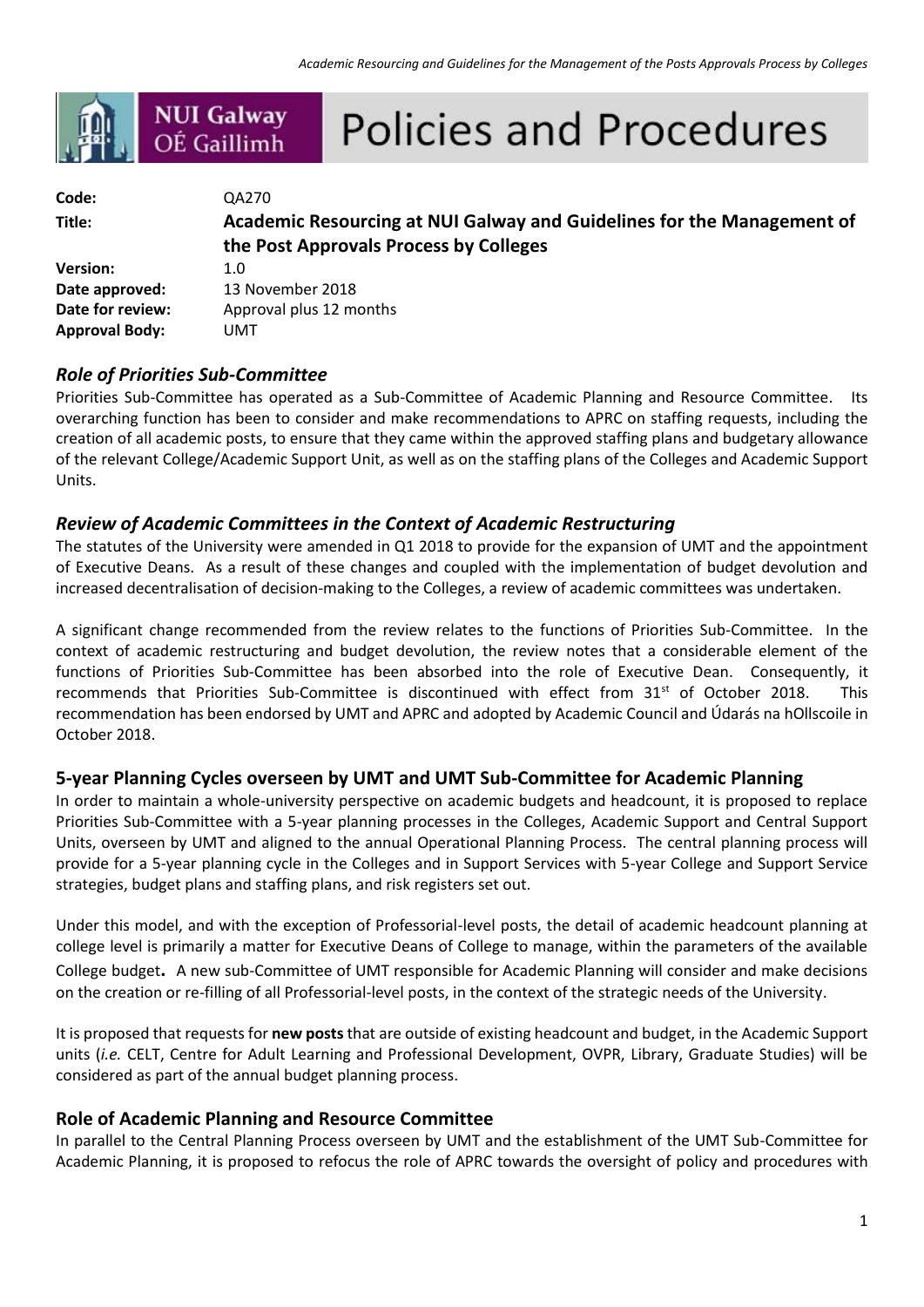regard to academic planning and resourcing, together with the strategic review of the effectiveness of the deployment of academic resources.

From a governance perspective, the role of APRC will be to ensure that appropriate controls are in place centrally to ensure consistent and transparent processes are implemented across all Colleges and that the Colleges operate in line with University Policies, including HR Policies, and within budgetary and statutory regulatory requirements.

#### **Statutory Regulatory Requirements**

NUI Galway has an on-going requirement to provide statutory returns to the Higher Education Authority. These include:

- *HEA Student Return* Bi-annual return of Student numbers and Courses
- *RGAM Return* Annual return of student FTEs and the Book of Modules
- *Staff headcount*  Quarterly return of staff headcount, including core and non-core posts
- *HEA Compact* Annual report of performance against targets

Under the new model, these returns will continue to be completed and validated centrally and **will depend on each of the Colleges following the guidelines presented herein. This will enable the University to maintain and provide absolute, up-to-date and accurate data to the HEA.**

## **College-level processes for decision-making**

At the last meeting of Priorities Sub-Committee on 25th of September 2018, the Deans of College acknowledged that a consistent approach to a posts-approval process across the Colleges is preferable. They agreed that the templates that already exist for the Priorities decision-making process provide a good framework for a College-based process. APRC has recommended also that a consistent approach to a post-approvals process should be adopted across the Colleges.

In this context, and at the request of the Deans, the principles listed herein are provided to Colleges to support a consistent approach across the Colleges to the management of the post-approval process at a college level and to facilitate compliance with statutory requirements. The Guidelines outline the process associated with the re-filling of existing posts in the Academic Support Units also. The Guidelines are summarised in the Figure below and provide a framework in the transition period to devolved decision-making. A review of the Guidelines will be undertaken 12 months after their adoption.

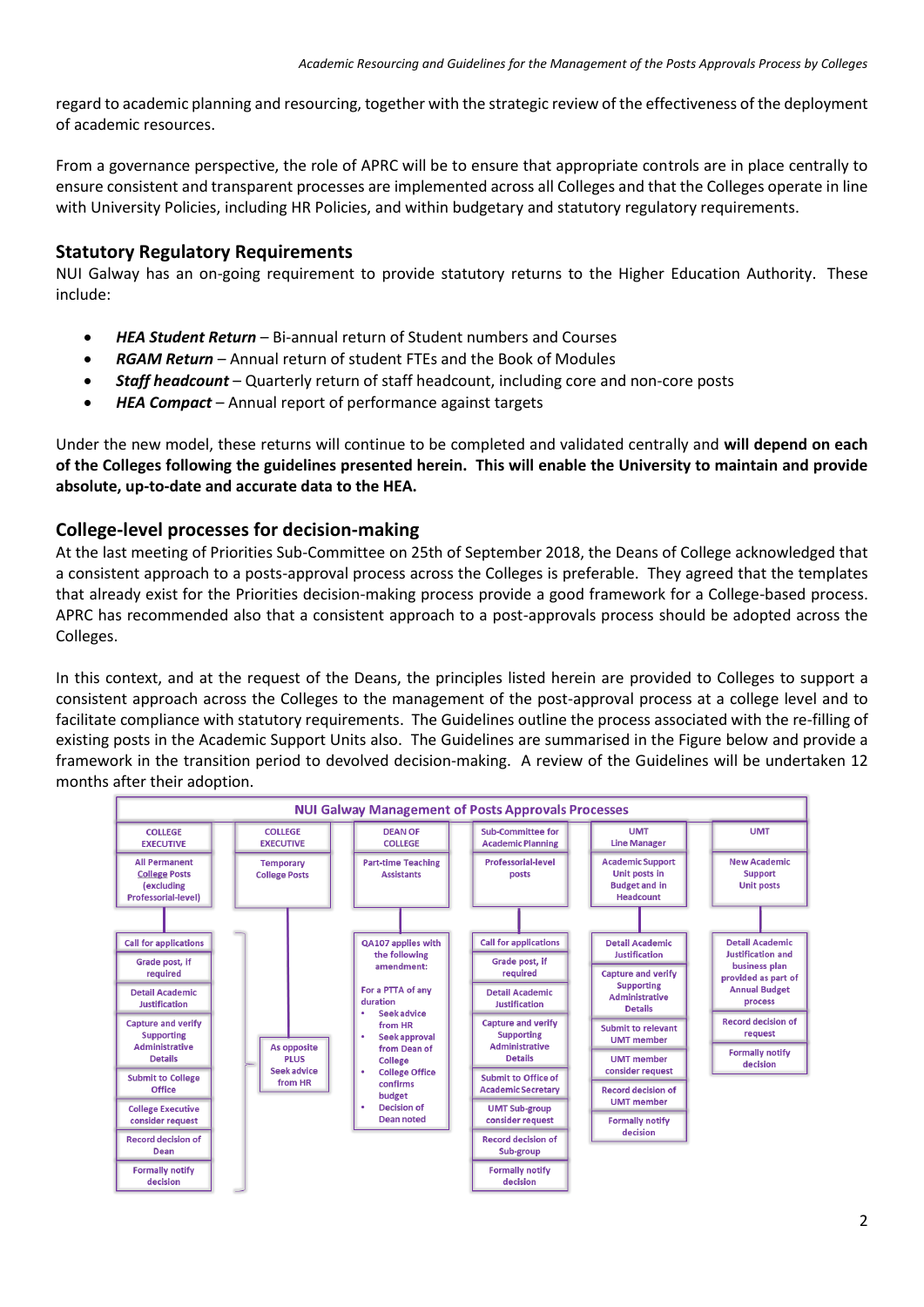# *Guidelines for the Management of Posts-approval Process by Colleges*

## **1. Annual Central Planning Process**

- 1.1 On an annual basis, budget plans and staffing plans for Colleges are approved through an annual central planning process overseen by UMT, aligned to College 5-year strategies and Operational Plans.
- 1.2 As part of the Central Planning Process, Colleges are required to set out:
	- 5-year Strategy including strategic statement of unique strengths of College
	- 5-year budget plan
	- 5-year staffing plan including Staff/Student ratios
	- 5-year student numbers plan
	- Risk Register
- 1.3 The College Plans are presented to UMT by the Dean of College and are signed off annually.
- 1.4 Budgets are allocated to Colleges based on the agreed revised resource allocation model.
- 1.5 Colleges are required to operate within the limits of the allocated budget.

## **2. College Planning Process**

**.** 

### **2.1Permanent New and Existing Posts**

- 2.1.1 The College Executive will consider staffing requests for permanent new and existing posts and will make a recommendation to the Executive Dean.
- 2.1.2 To underpin informed planning and to avoid an *ad hoc* consideration of requests at every meeting of the Executive, the consideration of staffing requests will normally be limited to designated meetings of the Executive which will take place at least every 4 months. In exceptional circumstances, where an urgent decision is required, the College Dean will review the post documentation and take a decision on the post.
- 2.1.3 On an annual basis, one of these meetings shall be designated as the *Annual Resource Planning*  meeting for the College where requests for posts across the College will be prioritised in the context of strategic justification and available budget.
- 2.1.4 The HR Business Partner, College/Institutional Finance Officer and a representative of the Office of the Academic Secretary will attend the designated meetings of the College Executive where staffing requests will be considered to provide support to the process.
- 2.1.5 To stimulate reflection on the existing staff profile to inform decisions on new posts, including grade and area of specialism, the College Executive will refer to the College Academic/Support Staff Gender Profile for the current academic year (which will be provided by HR) in the consideration of requests for all posts.
- 2.1.6 Any vacancy that arises will be considered in terms of the strategic priorities and business needs of the College overall.
- 2.1.7 The College Office will issue a call, with an associated deadline, to the Heads of School for the submission of applications to fill a post.
- 2.1.8 In instances where the request relates to a new support post, the job description will be graded by the central Grading Committee, prior to the submission of the request to the College Office<sup>1</sup>.
- 2.1.9 The Head of School will complete **Part A** of an *Application to Fill a Post* form*.* This section represents the justification of the requested post with reference to how it aligns to the College 5-year Staffing Plan and College Strategic Plan.
- 2.1.10 **Part B** of an *Application to Fill a Post* form will be completed by the Head of School, or HR, or the College Office, as advised by the College Office. In the completion of Part B of the application form:

<sup>&</sup>lt;sup>1</sup>Grading: The grading process for new administrative support posts requires the Head of School to complete [a Job description form](http://www.nuigalway.ie/human-resources/formanagers/forms/) (academic support posts) in consultation with the HR Business Partner and to attend a meeting of the Grading Subcommittee to provide an overview of the post. The Head of School should contac[t josephine.hynes@nuigalway.ie](mailto:josephine.hynes@nuigalway.ie) as soon as possible to schedule an appointment with the Grading Subcommittee. Completed job description forms should be submitted to [josephine.hynes@nuigalway.ie](mailto:josephine.hynes@nuigalway.ie) at least one week in advance of the meeting of Grading Subcommittee.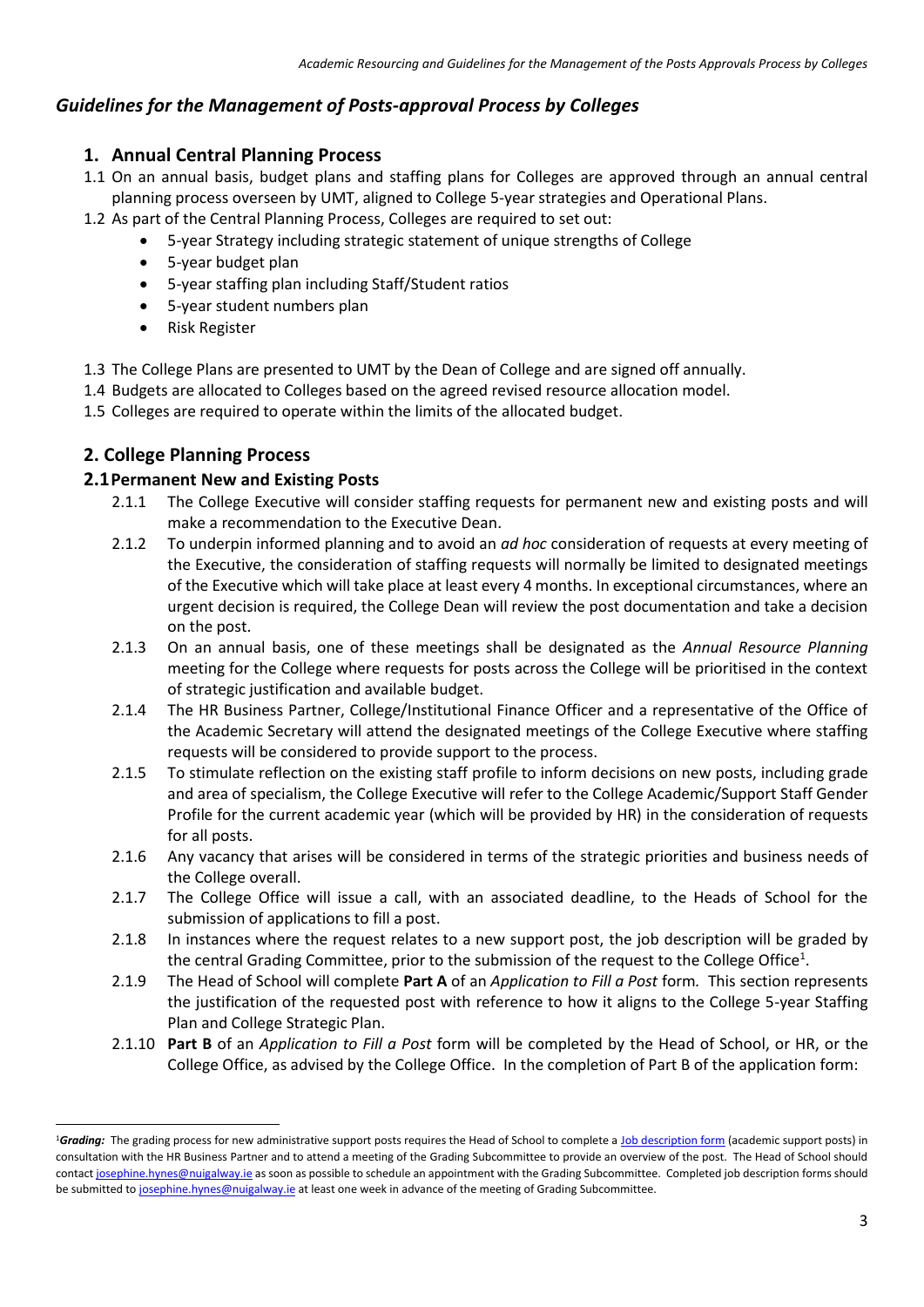- HR will confirm head count availability and the correct post number for the post (where a post is an existing post)<sup>2</sup>.
- $\bullet$  The post will be costed by finding the average cost of each pay scale using the budget template<sup>3</sup>. Note that new posts that fall outside of core headcount need to be budgeted to include a 20% provision for pension (any new post will be considered non-core; for existing posts, HR shall advise whether the post is core or non-core).
- The College Finance Officer/Management Accounts will verify that the request aligns to the College 5-year Staffing Plan.
- Where a post is not included in the College 5-year Staffing Plan, Management Accounts will confirm budget availability for the post, and if approved, the post will be incorporated into the next version of the 5-Year Staffing Plan.
- 2.1.11 College Office will accept applications from Heads of School only.
- 2.1.12 At designated meetings, the College Executive will consider the application in the context of the College's allocated budget and the College 5-year Staffing and Strategic Plans and will make a recommendation to the Executive Dean.
- 2.1.13 The resulting decision of the Executive Dean, drawing upon a consultation with the College Executive, will be recorded formally.
- 2.1.14 The Dean of College or College Administrative Officer will formally advise the Head of School, HR, Management Accounts and the Office of the Academic Secretary of any decisions taken with regard to new or existing posts.
- 2.1.15 To facilitate the set-up of a post on Core, HR shall maintain a summary of all decisions related to the approval of posts<sup>4</sup>.

### **2.2 Temporary Posts**

In certain circumstances, a permanent contract is not suitable and a temporary contract may be used. In general, these circumstances relate to providing cover for leave, *e.g.,* maternity leave, or for short-term specific projects, *i.e.,* transfer a piece of work.

Temporary contracts should be **not** be used to delay the filling of a permanent role. Temporary contracts may be for a *fixed-term* or for a *specified purpose*, as follows:

- A *fixed-term contract* specifies a date of commencement of employment and a date on which the contract will expire.
- A *contract for a specified purpose* specifies a commencement date also but it does not state exactly when the contract will end. Instead, the contract states the specific purpose or the occurrence of a specific event (*e.g.,* replacing an employee who is on sick leave, installing a machine) and the contract will end when the purpose for which it has been given ends.

It is important that fixed-term and specific purpose contracts are used appropriately. For example, if an employee is hired to provide maternity cover, he or she should be issued with a specific purpose contract. This will cover such eventualities as the employee on maternity leave deciding to take additional maternity leave or annual leave.

With the exception of Research Support/Administrative posts<sup>5</sup>, all aspects of the process outlined above for the consideration of new or existing permanent posts apply for the consideration of temporary posts, with the following additional step:

**.** 

<sup>&</sup>lt;sup>2</sup> For existing posts or where a post is being suppressed, you must seek confirmation from your HR Business Partner that the post number is vacant.

<sup>&</sup>lt;sup>3</sup> [http://www.nuigalway.ie/management\\_accounting/forms-templates/](http://www.nuigalway.ie/management_accounting/forms-templates/)

<sup>&</sup>lt;sup>4</sup> Once a post is set-up on Core, the line manager shall contac[t recruit@nuigalway.ie](mailto:recruit@nuigalway.ie) to initiate the recruitment process.

<sup>5</sup>[A Post Proposal Form](http://www.nuigalway.ie/research-accounting/forms.html) must be completed for Research Support Posts. The Principal Investigator (PI) shall seek approval from the Dean of College to fill the research administrative post and the decision of the Dean shall be noted by the College Executive. The College Office shall formally advise the PI, HR, and the Office of the Academic Secretary of the decision.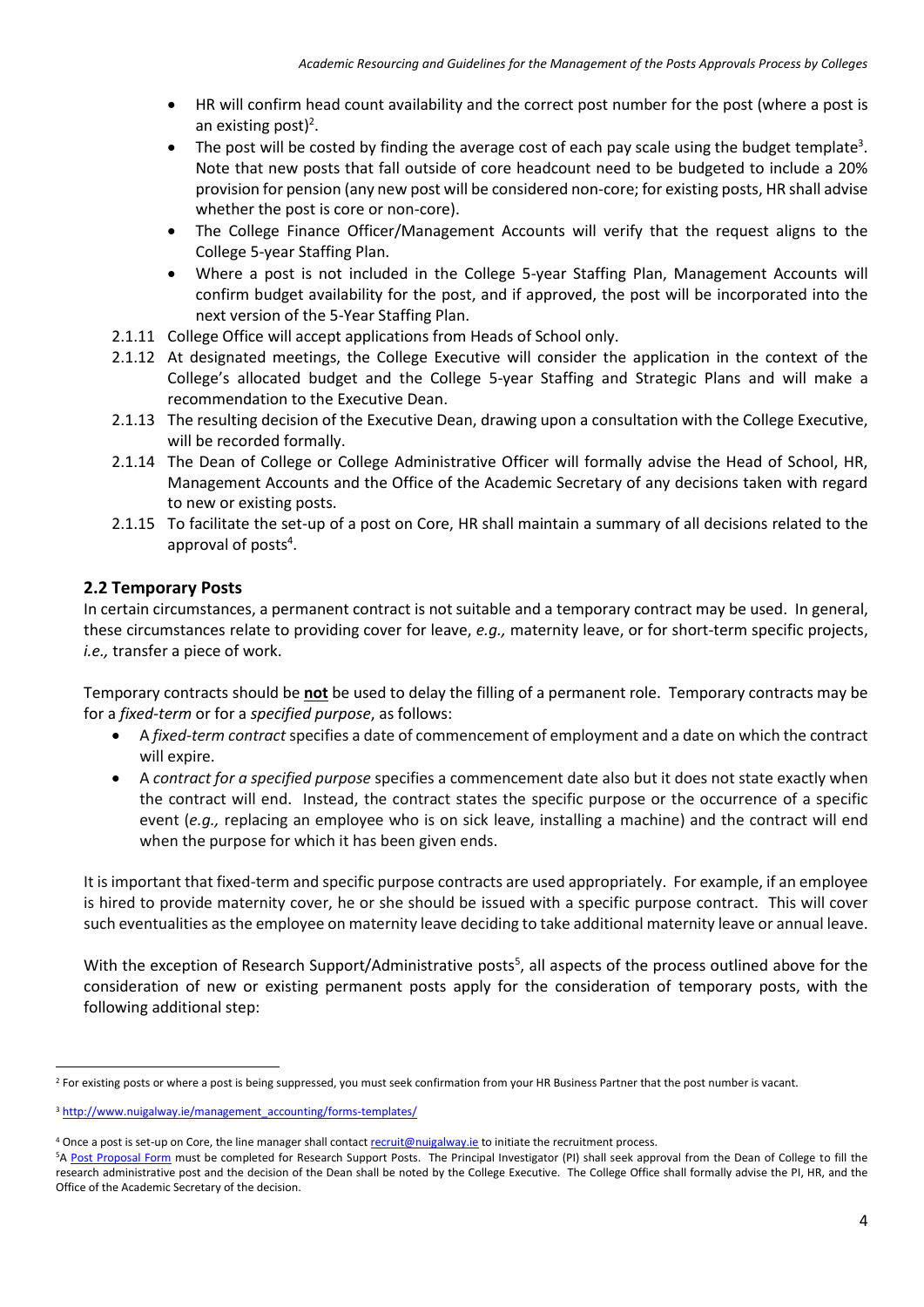- 2.2.1 For fixed-term/specified-purpose posts and informed by the recommendations of the Cush Report, the Head of School will engage with HR to discuss:
	- The rationale for a temporary, rather than a permanent, appointment
	- The nature/objective grounds of the temporary appointment
- 2.2.2 HR will advise on the most appropriate contract type for the post, *i.e.*, fixed-term or specified-purpose.

## **2.3 Part-Time Teaching Assistant (PTTA) Posts**

A Part-time Teaching Assistant (PTTA) contract is a temporary contract of employment, generally a Fixed-Term contract, and PTTA employees have the same employment rights as any other group of employees. The Director of HR is leading a review of the policy and process associated with the Employment of Part-time Teaching Assistants. Pending the development and approval of any recommendations arising from the review, the University Policy with respect to the Employment of Part-time Teaching Assistants [\(QA107\)](http://www.nuigalway.ie/media/humanresources/documents/policiesandprocedures/QA107-Employment-of-Part-Time-Teaching-Assistants.pdf) shall continue to apply with minor modification as listed below.

Where the Discipline/Unit/Programme Director is intending to employ a PTTA for *any duration*:

- The Head of Discipline/Unit will, in consultation with HR, justify appropriately the rationale for employing a PTTA.
- HR will advise the Head of Discipline/Unit on the objective grounds for engaging a PTTA.
- The Head of Discipline/Unit will seek approval from the Dean of College.
- The Dean of College/Administrative Officer will confirm to HR that there is budget for the post and that the salary will be paid from the existing PTTA budget or an identified alternative source. The approval of the Dean of College will be noted at the next meeting of the College Executive.

By definition, a PTTA contract is a temporary part-time contract and PTTA contracts will normally be less than 0.5 FTE.

#### **2.4 Approval of Professorial-Level Posts**

- 2.4.1 The UMT Sub-Committee for Academic Planning will consider and make decisions on all Professorial level posts.
- 2.4.2 The UMT Sub-Committee for Academic Planning comprises the President, the Registrar and Deputy President, the College Deans, the Vice-President for Equality, Diversity and Inclusion, the Vice-President for Research, the Academic Secretary, the Dean of Graduate Studies, the Bursar, and Vice-President for Development.
- 2.4.3 The UMT Sub-Committee for Academic Planning will meet quarterly to consider applications.
- 2.4.4 To stimulate reflection on the existing staff profile to inform decisions on new posts, including grade and area of specialism, the UMT Sub-Committee for Academic Planning will refer to the relevant College Staff Gender Profile for the current academic year (which will be provided by HR) in the consideration of each request.
- 2.4.5 The Office of the Academic Secretary will provide the secretariat to the Sub-Committee.
- 2.4.6 The Office of the Academic Secretary will advise Colleges in advance of the dates of meetings of the Sub-Group and documentation for consideration will be required to be submitted at least two-weeks prior to a meeting.
- 2.4.7 The Dean of College will complete **Part A** of an *Application to Fill a Post* form. This section represents the justification of the requested post with reference to how it aligns to the College 5-year Staffing Plan and the College Strategic Plan. For Professorial posts only, the Dean is required also to set out the strategic relevance of the post for the University, demonstrating how the post aligns to the University's existing or emerging priority research areas.
- 2.4.8 **Part B** of an *Application to Fill a Post* form will be completed by the Dean of College, or HR, or the College Office (as advised by the College Office). In the completion of Part B of the application form:
	- HR will confirm head count availability and the correct post number for the post (where a post is an existing post)<sup>2</sup>.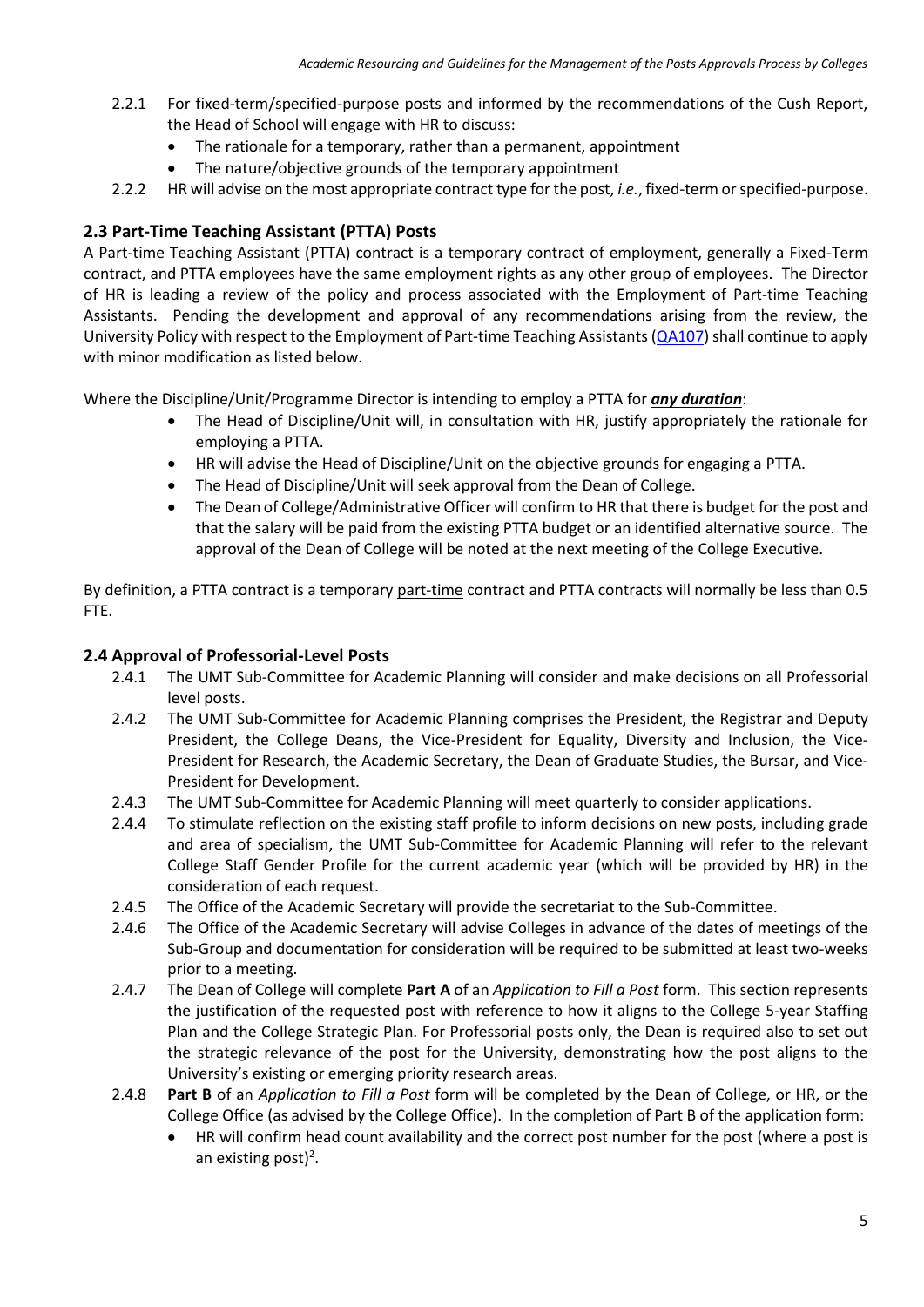- $\bullet$  The post will be costed by finding the average cost of each pay scale using the budget template<sup>3</sup>. Note that new posts that fall outside of core headcount need to be budgeted to include a 20% provision for pension (any new post will be considered non-core; for existing posts, HR shall advise whether the post is core or non-core).
- The College Finance Officer/Management Accounts will verify that the request aligns to the College/Academic Support Unit 5-year Staffing Plan.
- Where a post is not included in the College 5-year Staffing Plan, Management Accounts will confirm budget availability for the post, and if approved, the post will be incorporated into the next version of the 5-Year Staffing Plan.
- 2.4.9 The Office of the Academic Secretary will accept applications from Deans/College AOs only.
- 2.4.10 The UMT-Sub-Committee for Academic Planning shall review the application in the context of the University's needs, the College's Strategic Plan, as well as the strategic relevance of the post and its alignment to the University's existing or emerging priority research areas.
- 2.4.11 In its assessment of the strategic relevance of the requested Professorial post, the UMT Sub-Committee retains the discretion to request, on a case by case basis, an external review of the subject area of the Professorship, to inform its decision.
- 2.4.12 The resulting decision of the Sub-Committee will be recorded formally.
- 2.4.13 The Office of the Academic Secretary will formally advise the relevant Dean of College, HR, and Management Accounts of any decisions taken with regard to posts.
- 2.4.14 To facilitate the set-up of a post on Core, HR will maintain a summary of all decisions related to the approval of posts<sup>4</sup>.

### **3. Approval of Academic Support Posts**

- 3.1.The Academic Support units are as follows:
	- CELT
	- Centre for Adult Learning and Professional Development
	- Office of the Vice-President for Research
	- Library
	- Graduate Studies
	- Acadamh na hOllscolaíochta Gaeilge

3.2 Any vacancy that arises within an Academic Support Unit shall be considered in terms of the strategic priorities and business needs of the Unit.

3.2.1 *For existing posts*, where no change to the post is proposed and where the post is fully in budget and head count, the Head of the Academic Support Unit shall complete an *Application to Fill a Post* form, as outlined in section 2.1.8-2.1.9 above, and submit the request for consideration by the relevant UMT line manager.

The relevant UMT line manager is the Registrar and Deputy President (for CELT, the Centre for Adult Learning and Professional Development, the Library, and Acadamh na hOllscolaíochta Gaeilge), the Vice-President for Research or the Dean of Graduate Studies.

The Head of the Academic Support Unit shall formally advise the Office of the Academic Secretary, HR, and Management Accounts of any decisions taken with regard to posts, to include confirmation of approval of the post by the relevant UMT member.

To facilitate the set-up of a post on Core, HR shall maintain a summary of all decisions related to the approval of posts<sup>4</sup>.

3.2.2 *For new posts (permanent or temporary)*, requests that relate to a post that is NOT fully in budget or head count will be considered as part of the annual budget planning process.